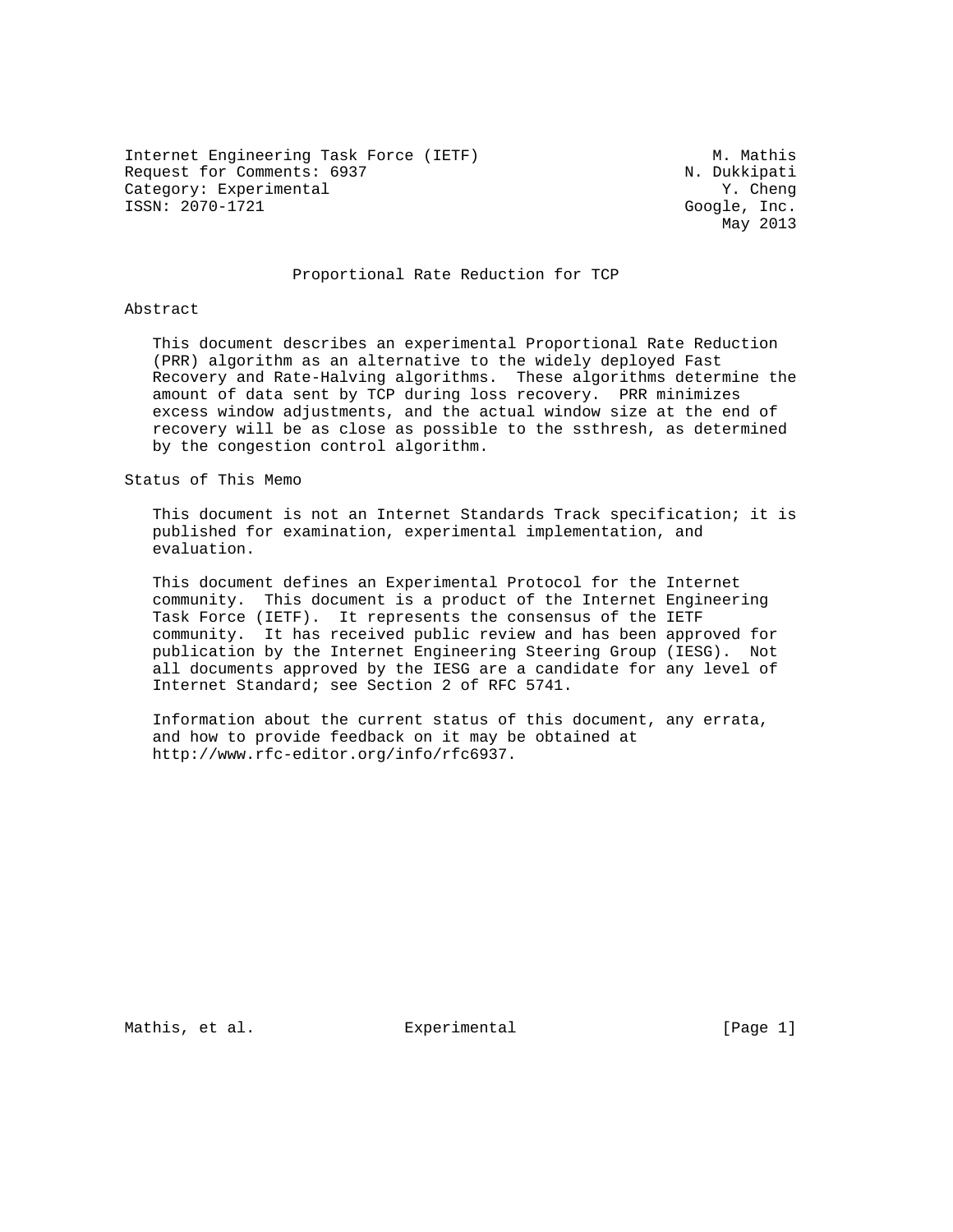### Copyright Notice

 Copyright (c) 2013 IETF Trust and the persons identified as the document authors. All rights reserved.

 This document is subject to BCP 78 and the IETF Trust's Legal Provisions Relating to IETF Documents (http://trustee.ietf.org/license-info) in effect on the date of publication of this document. Please review these documents carefully, as they describe your rights and restrictions with respect to this document. Code Components extracted from this document must

 include Simplified BSD License text as described in Section 4.e of the Trust Legal Provisions and are provided without warranty as described in the Simplified BSD License.

# Table of Contents

| Appendix A. Strong Packet Conservation Bound 15 |
|-------------------------------------------------|

### 1. Introduction

 This document describes an experimental algorithm, PRR, to improve the accuracy of the amount of data sent by TCP during loss recovery.

 Standard congestion control [RFC5681] requires that TCP (and other protocols) reduce their congestion window (cwnd) in response to losses. Fast Recovery, described in the same document, is the reference algorithm for making this adjustment. Its stated goal is to recover TCP's self clock by relying on returning ACKs during recovery to clock more data into the network. Fast Recovery typically adjusts the window by waiting for one half round-trip time (RTT) of ACKs to pass before sending any data. It is fragile because it cannot compensate for the implicit window reduction caused by the losses themselves.

Mathis, et al.  $\qquad \qquad$  Experimental  $\qquad \qquad$  [Page 2]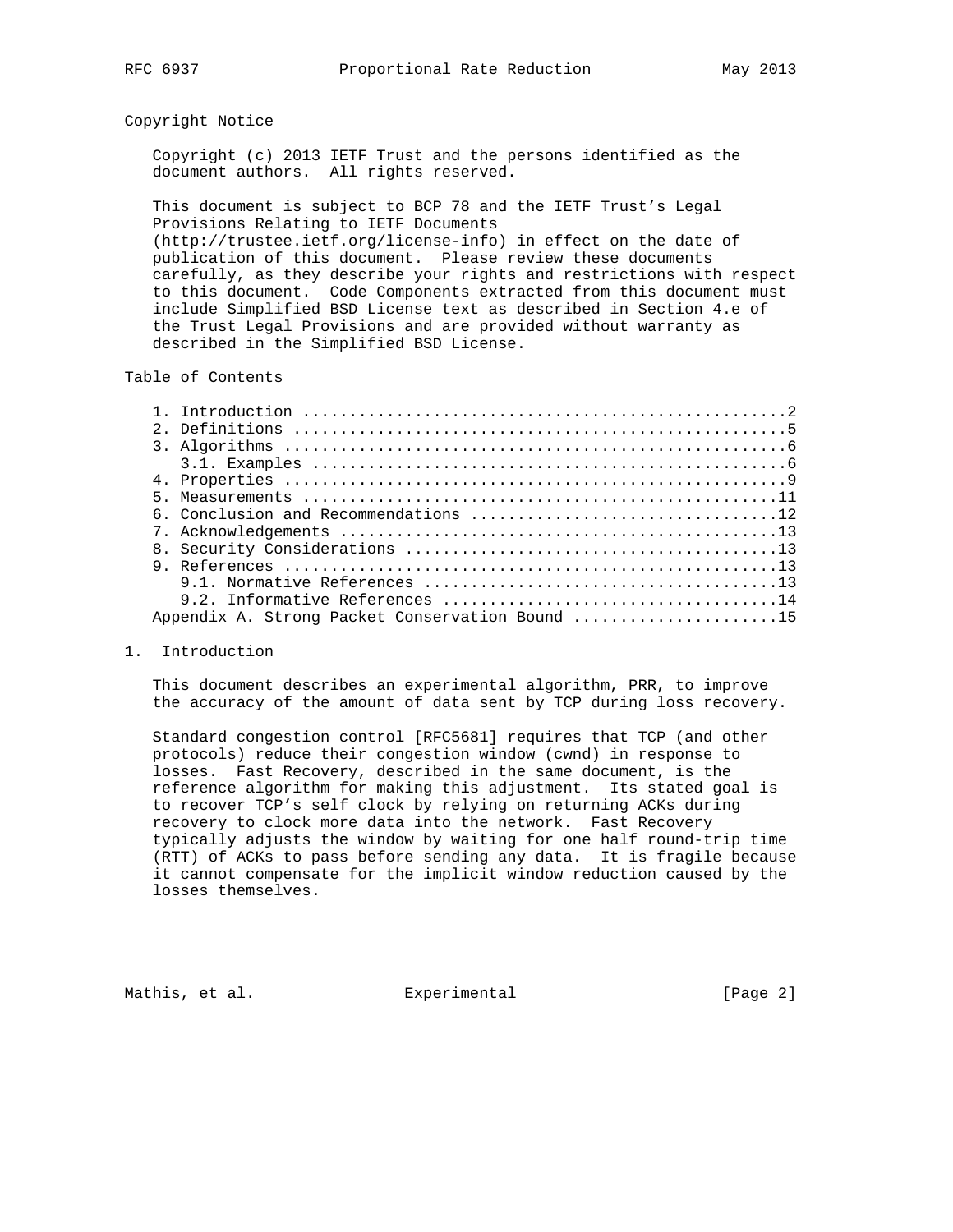RFC 6675 [RFC6675] makes Fast Recovery with Selective Acknowledgement (SACK) [RFC2018] more accurate by computing "pipe", a sender side estimate of the number of bytes still outstanding in the network. With RFC 6675, Fast Recovery is implemented by sending data as necessary on each ACK to prevent pipe from falling below slow-start threshold (ssthresh), the window size as determined by the congestion control algorithm. This protects Fast Recovery from timeouts in many cases where there are heavy losses, although not if the entire second half of the window of data or ACKs are lost. However, a single ACK carrying a SACK option that implies a large quantity of missing data can cause a step discontinuity in the pipe estimator, which can cause Fast Retransmit to send a burst of data.

 The Rate-Halving algorithm sends data on alternate ACKs during recovery, such that after 1 RTT the window has been halved. Rate- Halving is implemented in Linux after only being informally published [RHweb], including an uncompleted document [RHID]. Rate-Halving also does not adequately compensate for the implicit window reduction caused by the losses and assumes a net 50% window reduction, which was completely standard at the time it was written but not appropriate for modern congestion control algorithms, such as CUBIC [CUBIC], which reduce the window by less than 50%. As a consequence, Rate-Halving often allows the window to fall further than necessary, reducing performance and increasing the risk of timeouts if there are additional losses.

 PRR avoids these excess window adjustments such that at the end of recovery the actual window size will be as close as possible to ssthresh, the window size as determined by the congestion control algorithm. It is patterned after Rate-Halving, but using the fraction that is appropriate for the target window chosen by the congestion control algorithm. During PRR, one of two additional Reduction Bound algorithms limits the total window reduction due to all mechanisms, including transient application stalls and the losses themselves.

 We describe two slightly different Reduction Bound algorithms: Conservative Reduction Bound (CRB), which is strictly packet conserving; and a Slow Start Reduction Bound (SSRB), which is more aggressive than CRB by, at most, 1 segment per ACK. PRR-CRB meets the Strong Packet Conservation Bound described in Appendix A; however, in real networks it does not perform as well as the algorithms described in RFC 6675, which prove to be more aggressive in a significant number of cases. SSRB offers a compromise by allowing TCP to send 1 additional segment per ACK relative to CRB in some situations. Although SSRB is less aggressive than RFC 6675

Mathis, et al.  $\qquad \qquad$  Experimental  $\qquad \qquad$  [Page 3]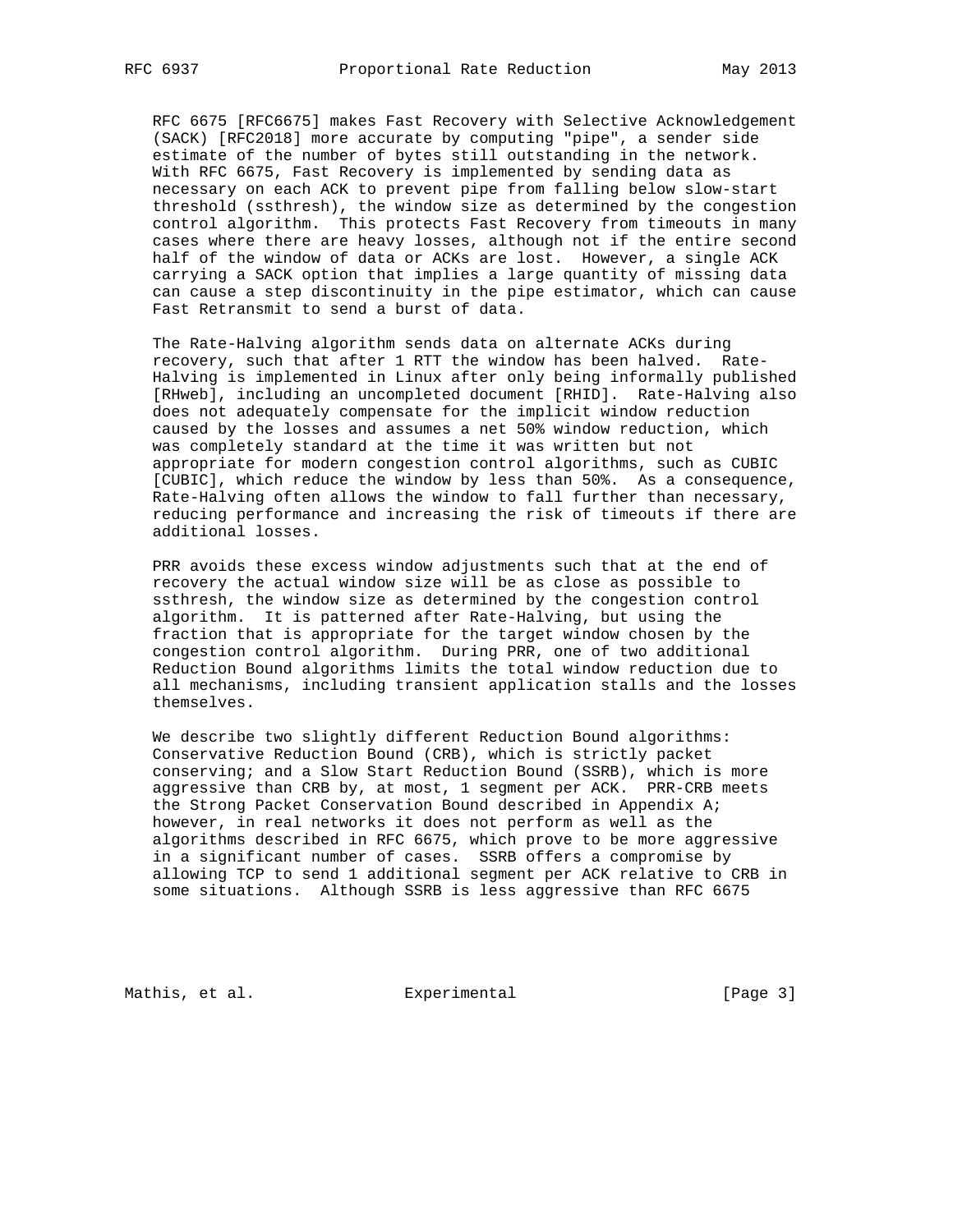(transmitting fewer segments or taking more time to transmit them), it outperforms it, due to the lower probability of additional losses during recovery.

 The Strong Packet Conservation Bound on which PRR and both Reduction Bounds are based is patterned after Van Jacobson's packet conservation principle: segments delivered to the receiver are used as the clock to trigger sending the same number of segments back into the network. As much as possible, PRR and the Reduction Bound algorithms rely on this self clock process, and are only slightly affected by the accuracy of other estimators, such as pipe [RFC6675] and cwnd. This is what gives the algorithms their precision in the presence of events that cause uncertainty in other estimators.

 The original definition of the packet conservation principle [Jacobson88] treated packets that are presumed to be lost (e.g., marked as candidates for retransmission) as having left the network. This idea is reflected in the pipe estimator defined in RFC 6675 and used here, but it is distinct from the Strong Packet Conservation Bound as described in Appendix A, which is defined solely on the basis of data arriving at the receiver.

 We evaluated these and other algorithms in a large scale measurement study presented in a companion paper [IMC11] and summarized in Section 5. This measurement study was based on RFC 3517 [RFC3517], which has since been superseded by RFC 6675. Since there are slight differences between the two specifications, and we were meticulous about our implementation of RFC 3517, we are not comfortable unconditionally asserting that our measurement results apply to RFC 6675, although we believe this to be the case. We have instead chosen to be pedantic about describing measurement results relative to RFC 3517, on which they were actually based. General discussions of algorithms and their properties have been updated to refer to RFC 6675.

 We found that for authentic network traffic, PRR-SSRB outperforms both RFC 3517 and Linux Rate-Halving even though it is less aggressive than RFC 3517. We believe that these results apply to RFC 6675 as well.

 The algorithms are described as modifications to RFC 5681 [RFC5681], "TCP Congestion Control", using concepts drawn from the pipe algorithm [RFC6675]. They are most accurate and more easily implemented with SACK [RFC2018], but do not require SACK.

Mathis, et al.  $\qquad \qquad$  Experimental  $\qquad \qquad$  [Page 4]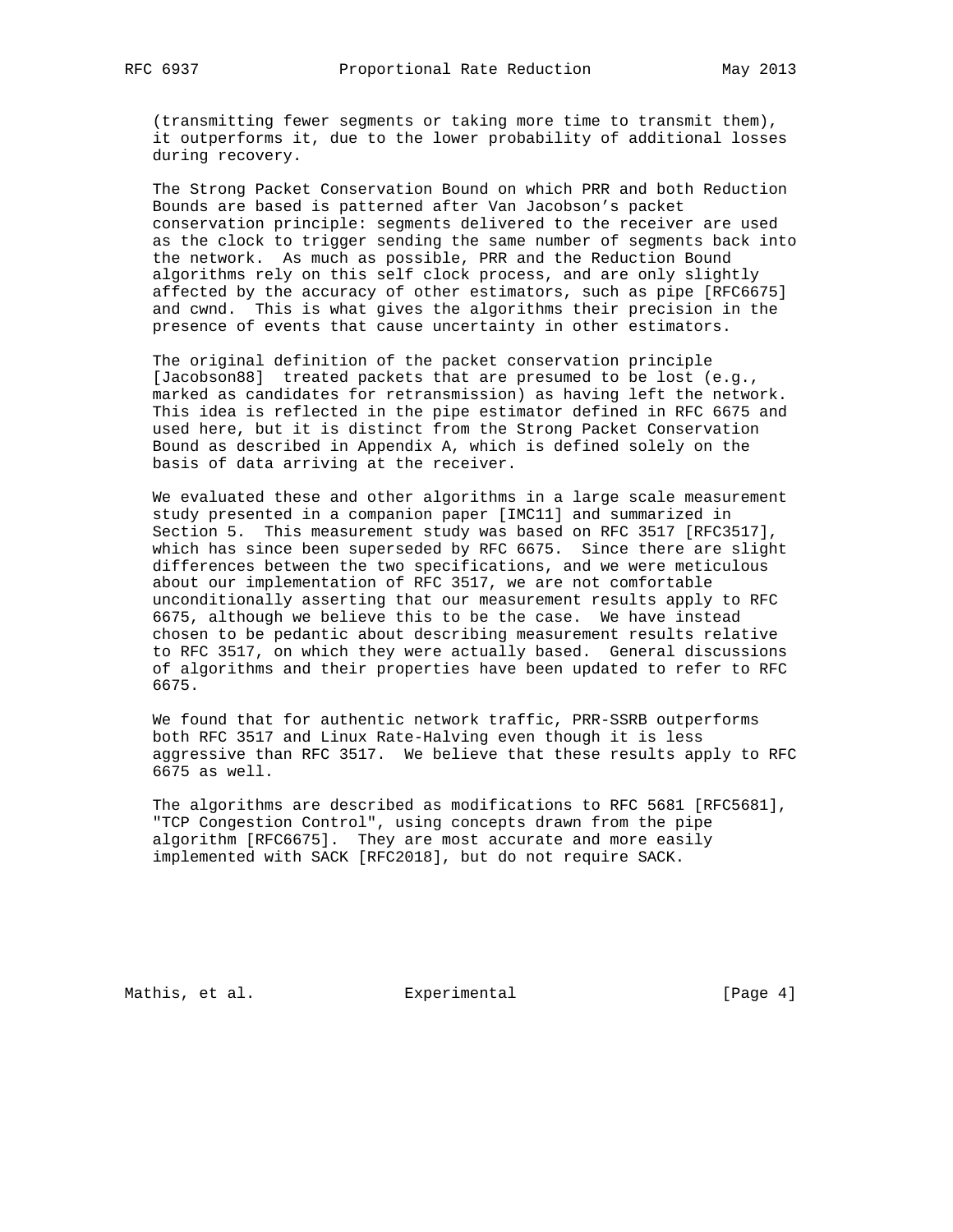2. Definitions

 The following terms, parameters, and state variables are used as they are defined in earlier documents:

RFC 793: snd.una (send unacknowledged)

 RFC 5681: duplicate ACK, FlightSize, Sender Maximum Segment Size (SMSS)

RFC 6675: covered (as in "covered sequence numbers")

 Voluntary window reductions: choosing not to send data in response to some ACKs, for the purpose of reducing the sending window size and data rate

We define some additional variables:

- SACKd: The total number of bytes that the scoreboard indicates have been delivered to the receiver. This can be computed by scanning the scoreboard and counting the total number of bytes covered by all SACK blocks. If SACK is not in use, SACKd is not defined.
- DeliveredData: The total number of bytes that the current ACK indicates have been delivered to the receiver. When not in recovery, DeliveredData is the change in snd.una. With SACK, DeliveredData can be computed precisely as the change in snd.una, plus the (signed) change in SACKd. In recovery without SACK, DeliveredData is estimated to be 1 SMSS on duplicate acknowledgements, and on a subsequent partial or full ACK, DeliveredData is estimated to be the change in snd.una, minus 1 SMSS for each preceding duplicate ACK.

 Note that DeliveredData is robust; for TCP using SACK, DeliveredData can be precisely computed anywhere in the network just by inspecting the returning ACKs. The consequence of missing ACKs is that later ACKs will show a larger DeliveredData. Furthermore, for any TCP (with or without SACK), the sum of DeliveredData must agree with the forward progress over the same time interval.

 We introduce a local variable "sndcnt", which indicates exactly how many bytes should be sent in response to each ACK. Note that the decision of which data to send (e.g., retransmit missing data or send more new data) is out of scope for this document.

Mathis, et al.  $\qquad \qquad$  Experimental  $\qquad \qquad$  [Page 5]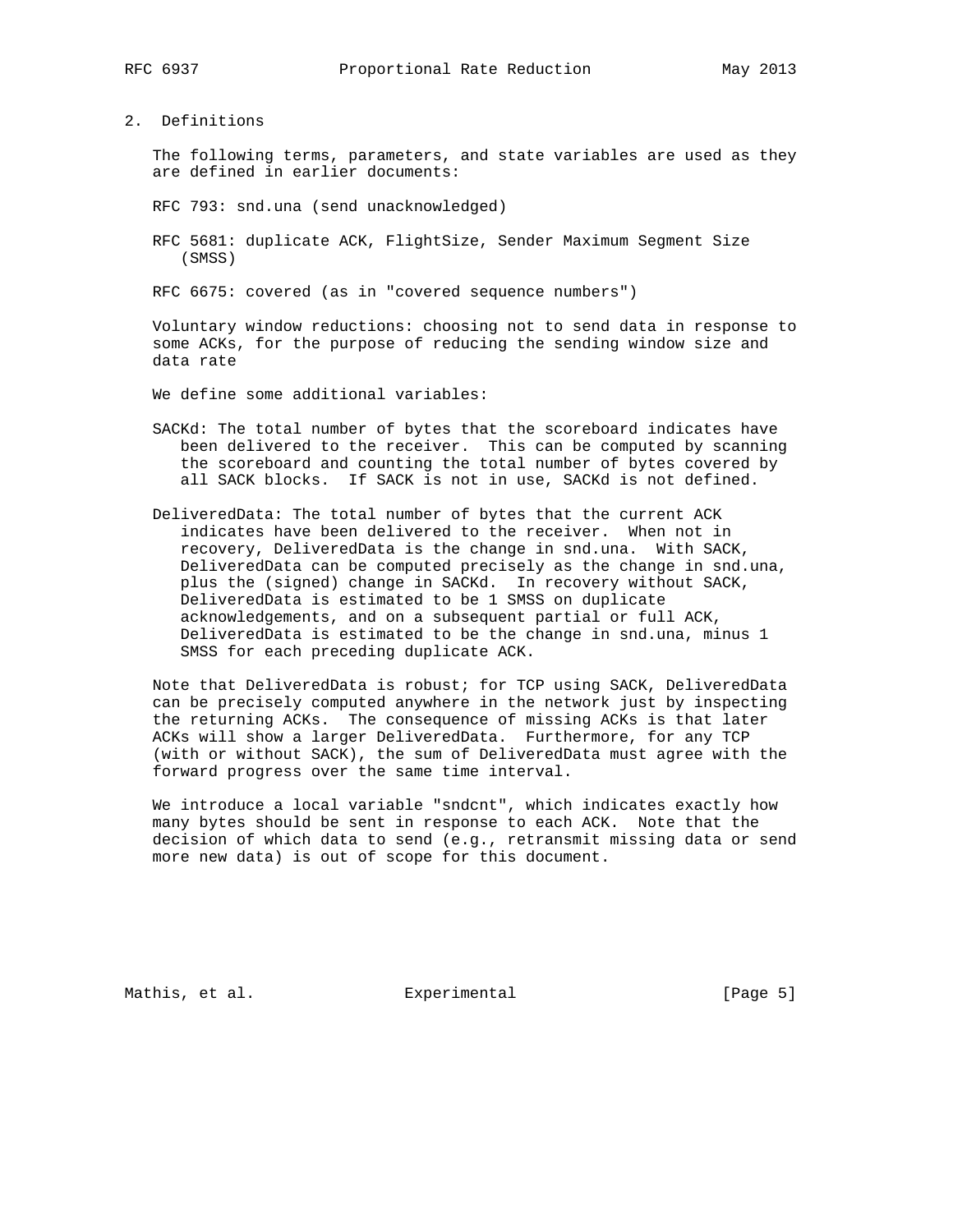# 3. Algorithms

 At the beginning of recovery, initialize PRR state. This assumes a modern congestion control algorithm, CongCtrlAlg(), that might set ssthresh to something other than FlightSize/2:

 ssthresh = CongCtrlAlg() // Target cwnd after recovery prr\_delivered = 0 // Total bytes delivered during recovery prr\_out = 0 // Total bytes sent during recovery RecoverFS = snd.nxt-snd.una // FlightSize at the start of recovery

On every ACK during recovery compute:

```
 DeliveredData = change_in(snd.una) + change_in(SACKd)
     prr_delivered += DeliveredData
     pipe = (RFC 6675 pipe algorithm)
     if (pipe > ssthresh) {
        // Proportional Rate Reduction
        sndcnt = CEIL(prr_delivered * ssthresh / RecoverFS) - prr_out
     } else {
        // Two versions of the Reduction Bound
        if (conservative) { // PRR-CRB
        limit = prr_delivered - prr_out
                     // PRR-SSRB
          limit = MAX(prr_delivered - prr_out, DeliveredData) + MSS
}
        // Attempt to catch up, as permitted by limit
        sndcnt = MIN(ssthresh - pipe, limit)
     }
```
On any data transmission or retransmission:

prr\_out += (data sent) // strictly less than or equal to sndcnt

# 3.1. Examples

 We illustrate these algorithms by showing their different behaviors for two scenarios: TCP experiencing either a single loss or a burst of 15 consecutive losses. In all cases we assume bulk data (no application pauses), standard Additive Increase Multiplicative Decrease (AIMD) congestion control, and cwnd = FlightSize = pipe = 20 segments, so ssthresh will be set to 10 at the beginning of recovery. We also assume standard Fast Retransmit and Limited Transmit [RFC3042], so TCP will send 2 new segments followed by 1 retransmit in response to the first 3 duplicate ACKs following the losses.

Mathis, et al.  $\Box$  Experimental  $\Box$  [Page 6]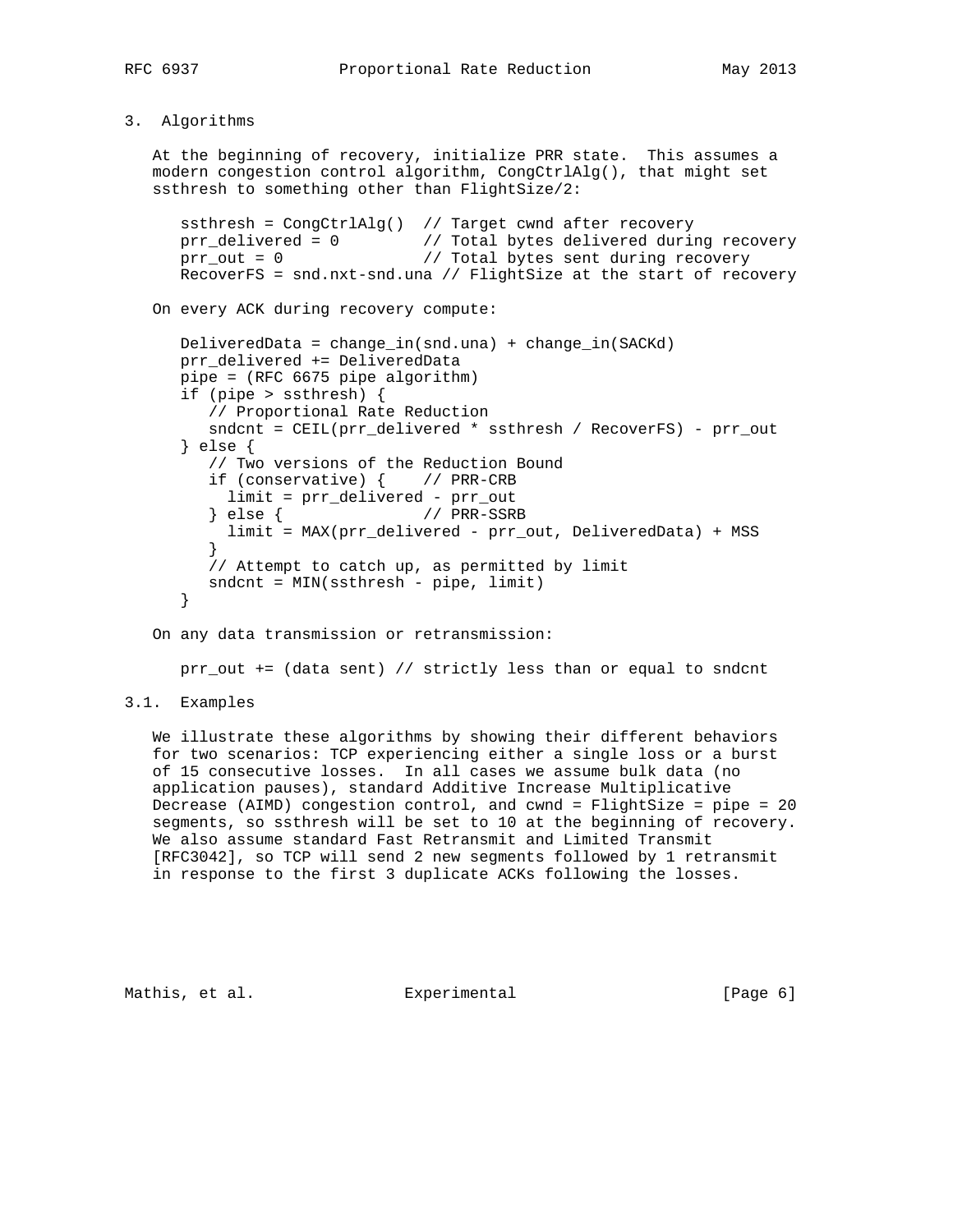Each of the diagrams below shows the per ACK response to the first round trip for the various recovery algorithms when the zeroth segment is lost. The top line indicates the transmitted segment number triggering the ACKs, with an X for the lost segment. "cwnd" and "pipe" indicate the values of these algorithms after processing each returning ACK. "Sent" indicates how much 'N'ew or 'R'etransmitted data would be sent. Note that the algorithms for deciding which data to send are out of scope of this document.

 When there is a single loss, PRR with either of the Reduction Bound algorithms has the same behavior. We show "RB", a flag indicating which Reduction Bound subexpression ultimately determined the value of sndcnt. When there are minimal losses, "limit" (both algorithms) will always be larger than ssthresh - pipe, so the sndcnt will be ssthresh - pipe, indicated by "s" in the "RB" row.

 RFC 6675 ack# X 1 2 3 4 5 6 7 8 9 10 11 12 13 14 15 16 17 18 19 cwnd: 20 20 11 11 11 11 11 11 11 11 11 11 11 11 11 11 11 11 11 pipe: 19 19 18 18 17 16 15 14 13 12 11 10 10 10 10 10 10 10 10 sent: N N R N N N N N N N N

 Rate-Halving (Linux) ack# X 1 2 3 4 5 6 7 8 9 10 11 12 13 14 15 16 17 18 19 cwnd: 20 20 19 18 18 17 17 16 16 15 15 14 14 13 13 12 12 11 11 pipe: 19 19 18 18 17 17 16 16 15 15 14 14 13 13 12 12 11 11 10 pipe: 19 19 18 18 17 17 16 16 15 15 14 14 13 13 12 12 11 11 10<br>sent: NNRNNNNNNNNNNN

 PRR ack# X 1 2 3 4 5 6 7 8 9 10 11 12 13 14 15 16 17 18 19 pipe: 19 19 18 18 18 17 17 16 16 15 15 14 14 13 13 12 12 11 10 sent: N N R N N N N N N N N  $RB:$  s s

Cwnd is not shown because PRR does not use it.

 Key for RB s: sndcnt = ssthresh - pipe // from ssthresh b: sndcnt = prr\_delivered - prr\_out + SMSS // from banked d: sndcnt = DeliveredData + SMSS // from DeliveredData (Sometimes, more than one applies.)

 Note that all 3 algorithms send the same total amount of data. RFC 6675 experiences a "half window of silence", while the Rate-Halving and PRR spread the voluntary window reduction across an entire RTT.

Mathis, et al.  $\qquad \qquad$  Experimental  $\qquad \qquad$  [Page 7]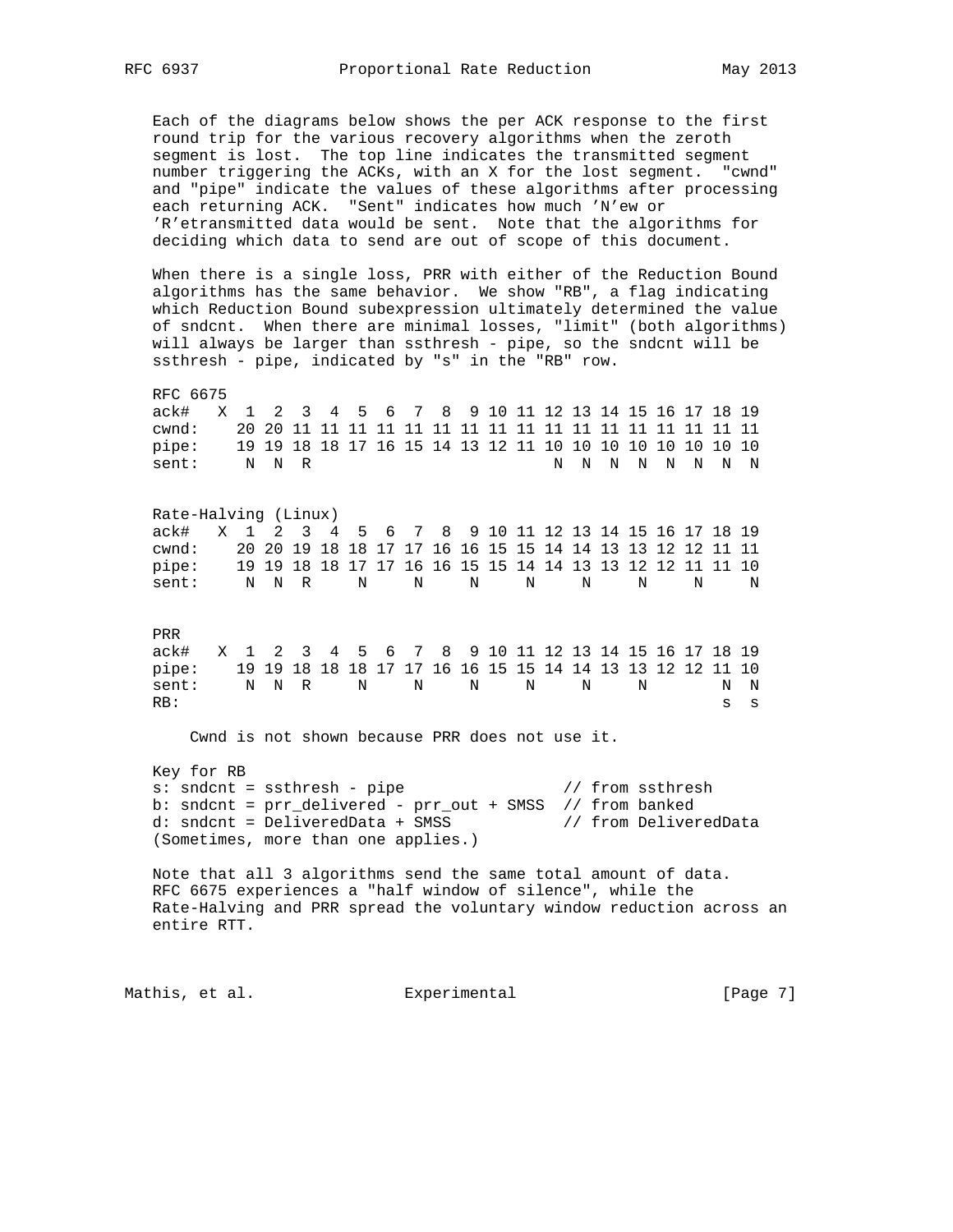RFC 6937 Proportional Rate Reduction May 2013

 Next, we consider the same initial conditions when the first 15 packets (0-14) are lost. During the remainder of the lossy RTT, only 5 ACKs are returned to the sender. We examine each of these algorithms in succession. RFC 6675 ack# X X X X X X X X X X X X X X X 15 16 17 18 19 cwnd: 20 20 11 11 11 pipe: 19 19 4 10 10 sent: N N 7R R R Rate-Halving (Linux) ack# X X X X X X X X X X X X X X X 15 16 17 18 19 cwnd: 20 20 5 5 5 pipe: 19 19 4 4 4 sent: N N R R R PRR-CRB ack# X X X X X X X X X X X X X X X 15 16 17 18 19 pipe: 19 19 4 4 4 sent: N N R R R RB: b b b PRR-SSRB ack# X X X X X X X X X X X X X X X 15 16 17 18 19 pipe: 19 19 4 5 6 sent: N N 2R 2R 2R RB: bd d d

 In this specific situation, RFC 6675 is more aggressive because once Fast Retransmit is triggered (on the ACK for segment 17), TCP immediately retransmits sufficient data to bring pipe up to cwnd. Our measurement data (see Section 5) indicates that RFC 6675 significantly outperforms Rate-Halving, PRR-CRB, and some other similarly conservative algorithms that we tested, showing that it is significantly common for the actual losses to exceed the window reduction determined by the congestion control algorithm.

 The Linux implementation of Rate-Halving includes an early version of the Conservative Reduction Bound [RHweb]. In this situation, the 5 ACKs trigger exactly 1 transmission each (2 new data, 3 old data), and cwnd is set to 5. At a window size of 5, it takes 3 round trips to retransmit all 15 lost segments. Rate-Halving does not raise the window at all during recovery, so when recovery finally completes, TCP will slow start cwnd from 5 up to 10. In this example, TCP operates at half of the window chosen by the congestion control for more than 3 RTTs, increasing the elapsed time and exposing it to timeouts in the event that there are additional losses.

Mathis, et al.  $\qquad \qquad$  Experimental  $\qquad \qquad$  [Page 8]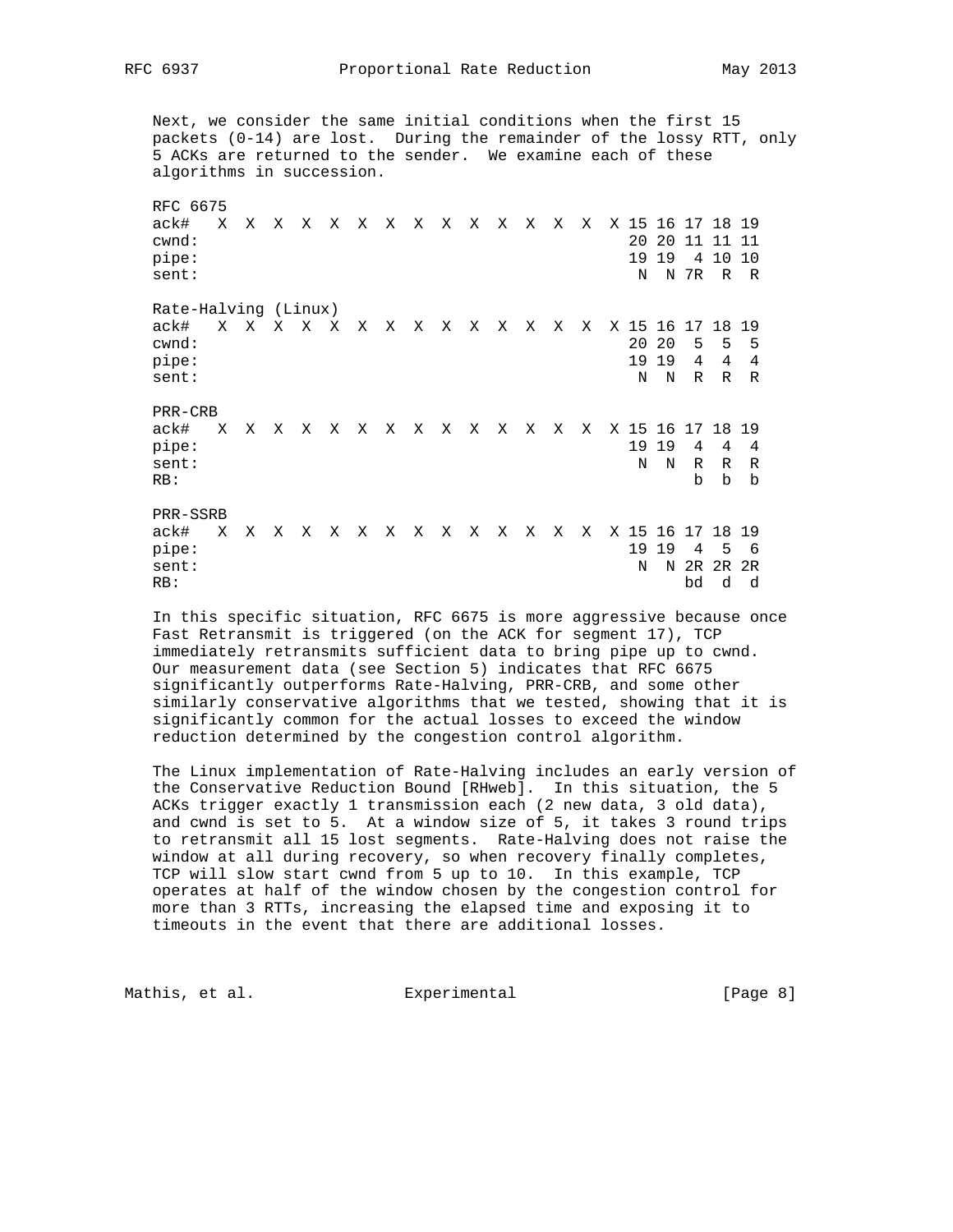PRR-CRB implements a Conservative Reduction Bound. Since the total losses bring pipe below ssthresh, data is sent such that the total data transmitted, prr\_out, follows the total data delivered to the receiver as reported by returning ACKs. Transmission is controlled by the sending limit, which is set to prr\_delivered - prr\_out. This is indicated by the RB:b tagging in the figure. In this case, PRR-CRB is exposed to exactly the same problems as Rate-Halving; the excess window reduction causes it to take excessively long to recover the losses and exposes it to additional timeouts.

 PRR-SSRB increases the window by exactly 1 segment per ACK until pipe rises to ssthresh during recovery. This is accomplished by setting limit to one greater than the data reported to have been delivered to the receiver on this ACK, implementing slow start during recovery, and indicated by RB:d tagging in the figure. Although increasing the window during recovery seems to be ill advised, it is important to remember that this is actually less aggressive than permitted by RFC 5681, which sends the same quantity of additional data as a single burst in response to the ACK that triggered Fast Retransmit.

 For less extreme events, where the total losses are smaller than the difference between FlightSize and ssthresh, PRR-CRB and PRR-SSRB have identical behaviors.

4. Properties

 The following properties are common to both PRR-CRB and PRR-SSRB, except as noted:

 PRR maintains TCP's ACK clocking across most recovery events, including burst losses. RFC 6675 can send large unclocked bursts following burst losses.

 Normally, PRR will spread voluntary window reductions out evenly across a full RTT. This has the potential to generally reduce the burstiness of Internet traffic, and could be considered to be a type of soft pacing. Hypothetically, any pacing increases the probability that different flows are interleaved, reducing the opportunity for ACK compression and other phenomena that increase traffic burstiness. However, these effects have not been quantified.

 If there are minimal losses, PRR will converge to exactly the target window chosen by the congestion control algorithm. Note that as TCP approaches the end of recovery, prr\_delivered will approach RecoverFS and sndcnt will be computed such that prr\_out approaches ssthresh.

Mathis, et al.  $\qquad \qquad$  Experimental  $\qquad \qquad$  [Page 9]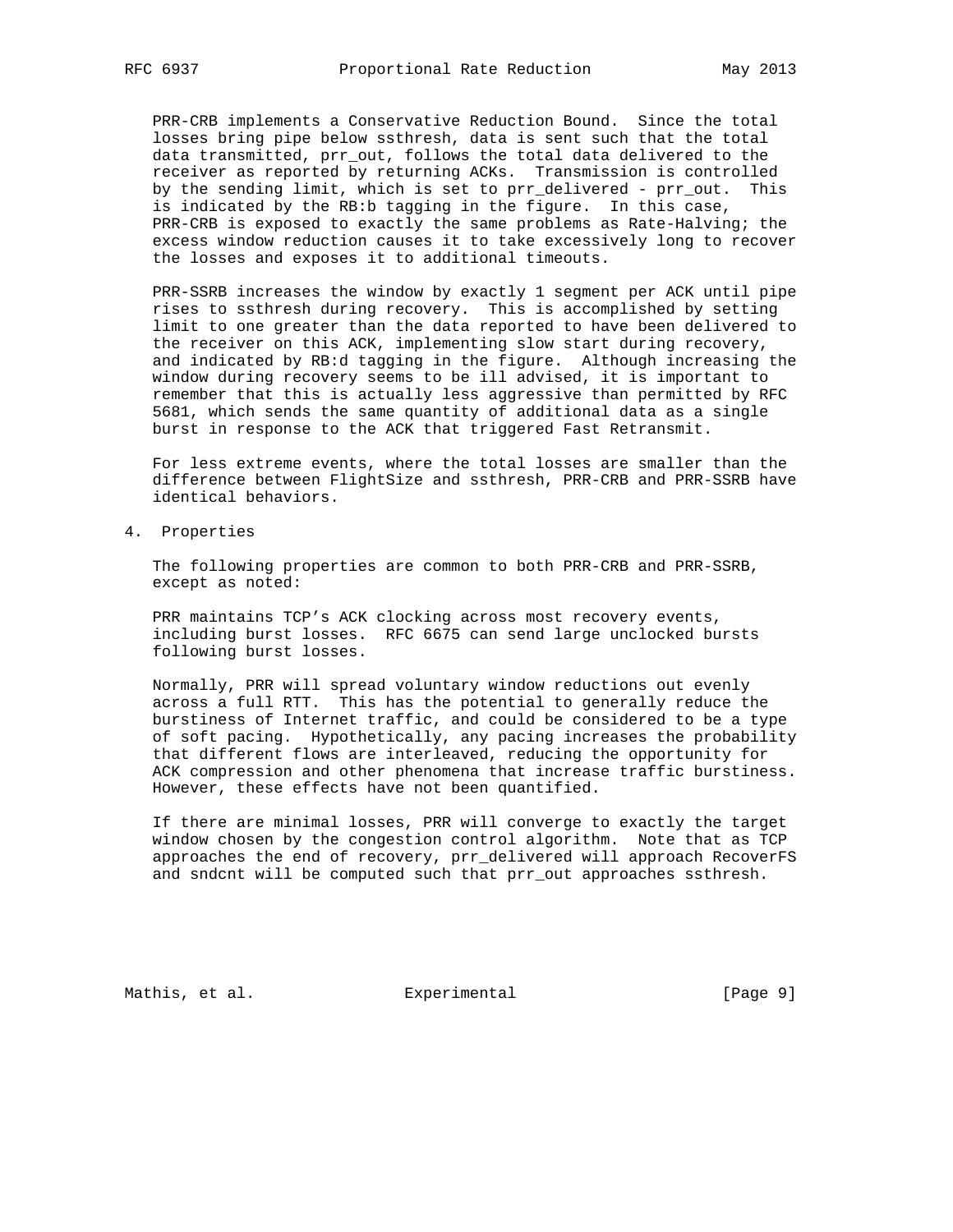Implicit window reductions, due to multiple isolated losses during recovery, cause later voluntary reductions to be skipped. For small numbers of losses, the window size ends at exactly the window chosen by the congestion control algorithm.

 For burst losses, earlier voluntary window reductions can be undone by sending extra segments in response to ACKs arriving later during recovery. Note that as long as some voluntary window reductions are not undone, the final value for pipe will be the same as ssthresh, the target cwnd value chosen by the congestion control algorithm.

 PRR with either Reduction Bound improves the situation when there are application stalls, e.g., when the sending application does not queue data for transmission quickly enough or the receiver stops advancing rwnd (receiver window). When there is an application stall early during recovery, prr\_out will fall behind the sum of the transmissions permitted by sndcnt. The missed opportunities to send due to stalls are treated like banked voluntary window reductions; specifically, they cause prr\_delivered - prr\_out to be significantly positive. If the application catches up while TCP is still in recovery, TCP will send a partial window burst to catch up to exactly where it would have been had the application never stalled. Although this burst might be viewed as being hard on the network, this is exactly what happens every time there is a partial RTT application stall while not in recovery. We have made the partial RTT stall behavior uniform in all states. Changing this behavior is out of scope for this document.

 PRR with Reduction Bound is less sensitive to errors in the pipe estimator. While in recovery, pipe is intrinsically an estimator, using incomplete information to estimate if un-SACKed segments are actually lost or merely out of order in the network. Under some conditions, pipe can have significant errors; for example, pipe is underestimated when a burst of reordered data is prematurely assumed to be lost and marked for retransmission. If the transmissions are regulated directly by pipe as they are with RFC 6675, a step discontinuity in the pipe estimator causes a burst of data, which cannot be retracted once the pipe estimator is corrected a few ACKs later. For PRR, pipe merely determines which algorithm, PRR or the Reduction Bound, is used to compute sndcnt from DeliveredData. While pipe is underestimated, the algorithms are different by at most 1 segment per ACK. Once pipe is updated, they converge to the same final window at the end of recovery.

 Under all conditions and sequences of events during recovery, PRR-CRB strictly bounds the data transmitted to be equal to or less than the amount of data delivered to the receiver. We claim that this Strong Packet Conservation Bound is the most aggressive algorithm that does

Mathis, et al.  $\qquad \qquad$  Experimental  $\qquad \qquad$  [Page 10]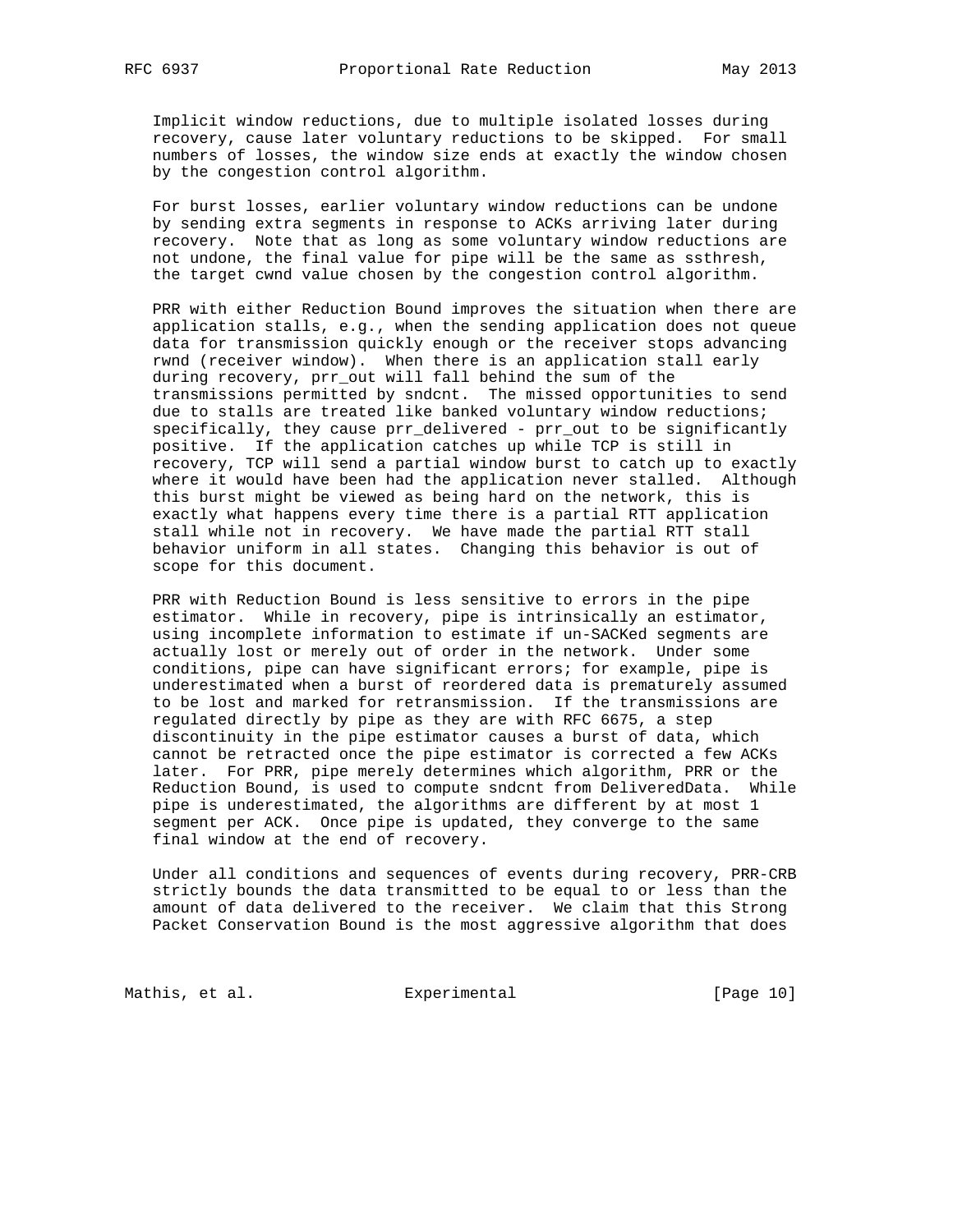not lead to additional forced losses in some environments. It has the property that if there is a standing queue at a bottleneck with no cross traffic, the queue will maintain exactly constant length for the duration of the recovery, except for +1/-1 fluctuation due to differences in packet arrival and exit times. See Appendix A for a detailed discussion of this property.

 Although the Strong Packet Conservation Bound is very appealing for a number of reasons, our measurements summarized in Section 5 demonstrate that it is less aggressive and does not perform as well as RFC 6675, which permits bursts of data when there are bursts of losses. PRR-SSRB is a compromise that permits TCP to send 1 extra segment per ACK as compared to the Packet Conserving Bound. From the perspective of a strict Packet Conserving Bound, PRR-SSRB does indeed open the window during recovery; however, it is significantly less aggressive than RFC 6675 in the presence of burst losses.

### 5. Measurements

 In a companion IMC11 paper [IMC11], we describe some measurements comparing the various strategies for reducing the window during recovery. The experiments were performed on servers carrying Google production traffic and are briefly summarized here.

 The various window reduction algorithms and extensive instrumentation were all implemented in Linux 2.6. We used the uniform set of algorithms present in the base Linux implementation, including CUBIC [CUBIC], Limited Transmit [RFC3042], threshold transmit (Section 3.1 in [FACK]) (this algorithm was not present in RFC 3517, but a similar algorithm has been added to RFC 6675), and lost retransmission detection algorithms. We confirmed that the behaviors of Rate- Halving (the Linux default), RFC 3517, and PRR were authentic to their respective specifications and that performance and features were comparable to the kernels in production use. All of the different window reduction algorithms were all present in a common kernel and could be selected with a sysctl, such that we had an absolutely uniform baseline for comparing them.

 Our experiments included an additional algorithm, PRR with an unlimited bound (PRR-UB), which sends ssthresh-pipe bursts when pipe falls below ssthresh. This behavior parallels RFC 3517.

 An important detail of this configuration is that CUBIC only reduces the window by 30%, as opposed to the 50% reduction used by traditional congestion control algorithms. This accentuates the tendency for RFC 3517 and PRR-UB to send a burst at the point when Fast Retransmit gets triggered because pipe is likely to already be below ssthresh. Precisely this condition was observed for 32% of the

Mathis, et al. Experimental [Page 11]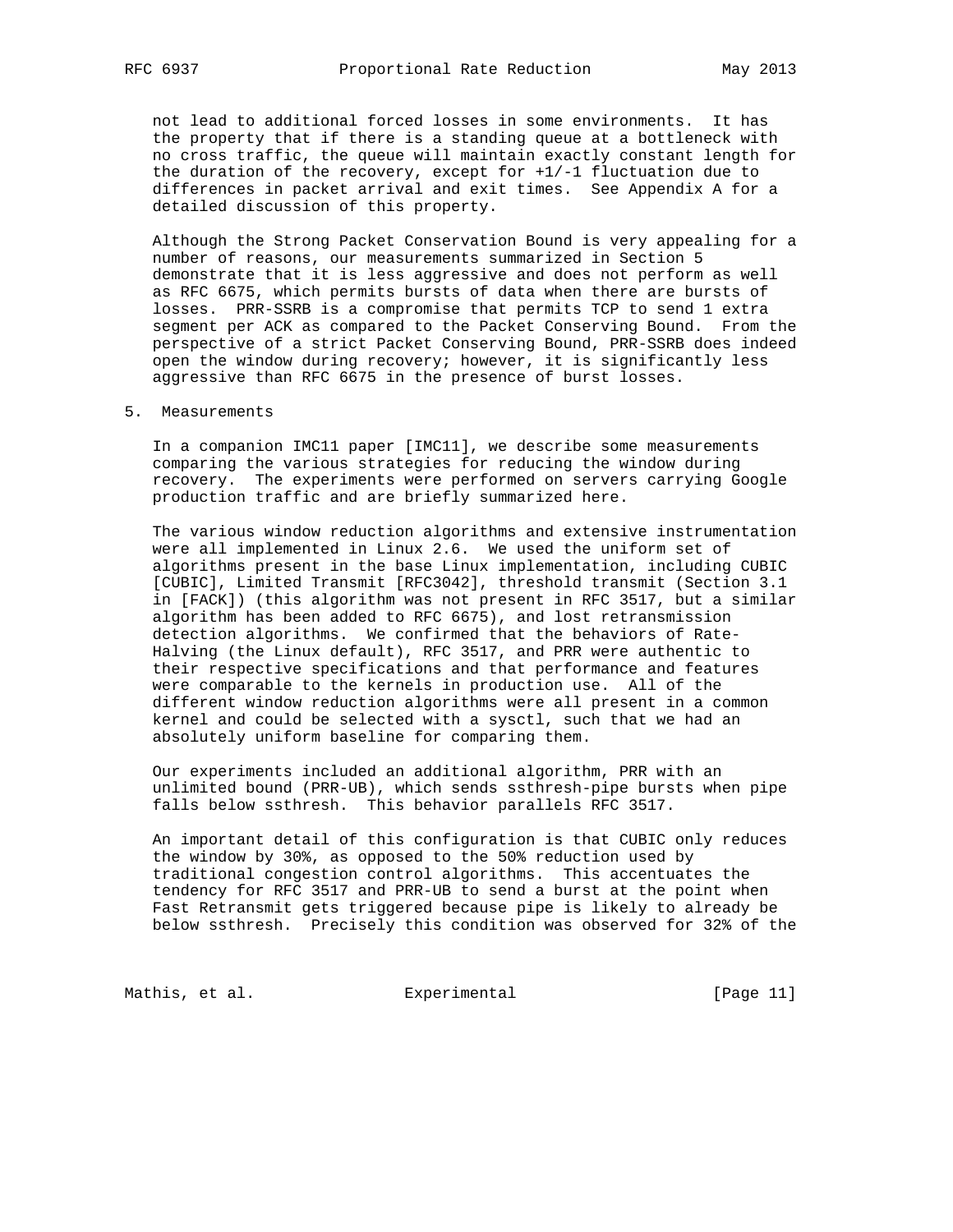recovery events: pipe fell below ssthresh before Fast Retransmit was triggered, thus the various PRR algorithms started in the Reduction Bound phase, and RFC 3517 sent bursts of segments with the Fast Retransmit.

 In the companion paper, we observe that PRR-SSRB spends the least time in recovery of all the algorithms tested, largely because it experiences fewer timeouts once it is already in recovery.

 RFC 3517 experiences 29% more detected lost retransmissions and 2.6% more timeouts (presumably due to undetected lost retransmissions) than PRR-SSRB. These results are representative of PRR-UB and other algorithms that send bursts when pipe falls below ssthresh.

 Rate-Halving experiences 5% more timeouts and significantly smaller final cwnd values at the end of recovery. The smaller cwnd sometimes causes the recovery itself to take extra round trips. These results are representative of PRR-CRB and other algorithms that implement strict packet conservation during recovery.

#### 6. Conclusion and Recommendations

 Although the Strong Packet Conservation Bound used in PRR-CRB is very appealing for a number of reasons, our measurements show that it is less aggressive and does not perform as well as RFC 3517 (and by implication RFC 6675), which permits bursts of data when there are bursts of losses. RFC 3517 and RFC 6675 are conservative in the original sense of Van Jacobson's packet conservation principle, which included the assumption that presumed lost segments have indeed left the network. PRR-CRB makes no such assumption, following instead a Strong Packet Conservation Bound in which only packets that have actually arrived at the receiver are considered to have left the network. PRR-SSRB is a compromise that permits TCP to send 1 extra segment per ACK relative to the Strong Packet Conservation Bound, to partially compensate for excess losses.

 From the perspective of the Strong Packet Conservation Bound, PRR-SSRB does indeed open the window during recovery; however, it is significantly less aggressive than RFC 3517 (and RFC 6675) in the presence of burst losses. Even so, it often outperforms RFC 3517 (and presumably RFC 6675) because it avoids some of the self inflicted losses caused by bursts.

 At this time, we see no reason not to test and deploy PRR-SSRB on a large scale. Implementers worried about any potential impact of raising the window during recovery may want to optionally support PRR-CRB (which is actually simpler to implement) for comparison

Mathis, et al. Experimental [Page 12]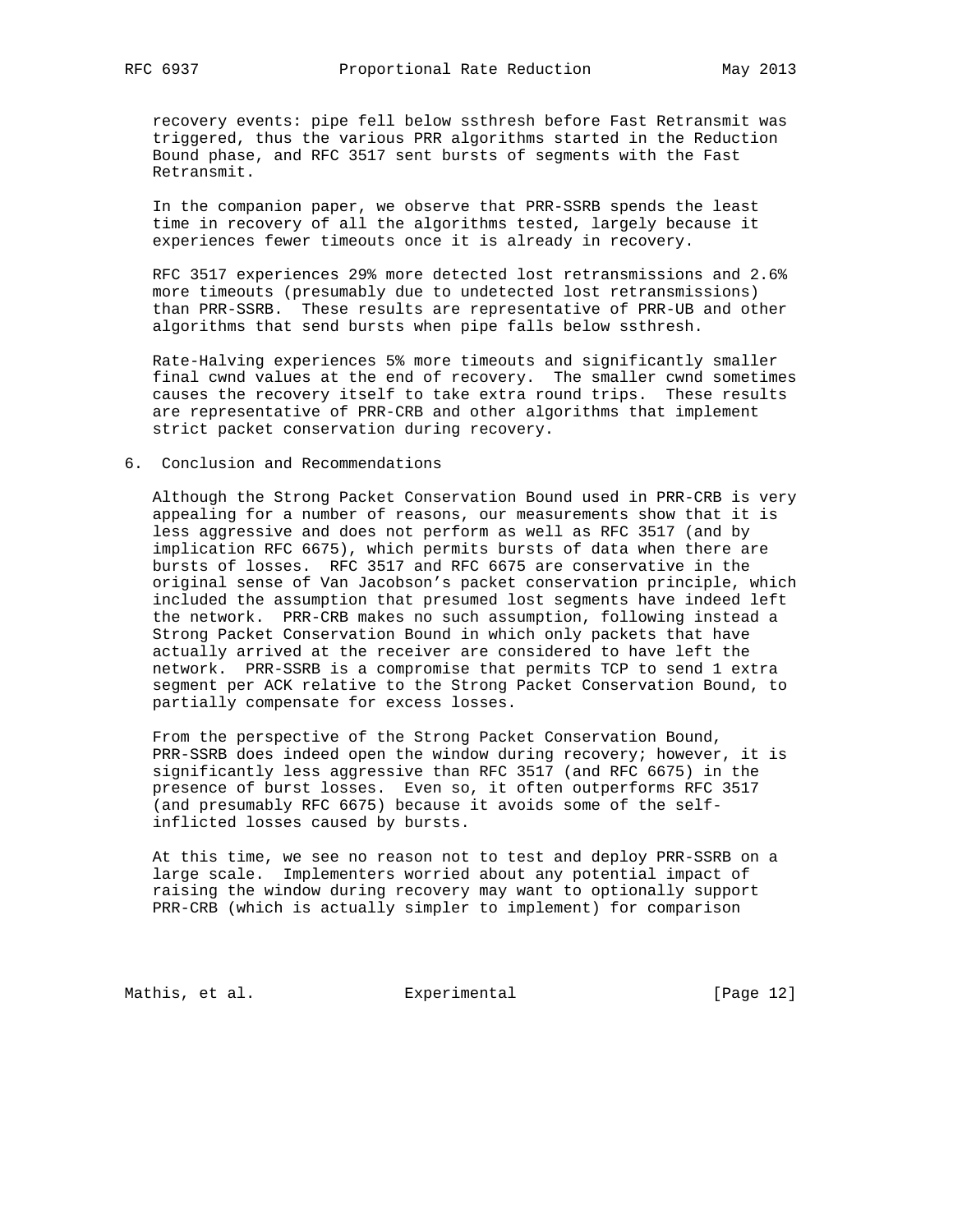studies. Furthermore, there is one minor detail of PRR that can be improved by replacing pipe by total\_pipe, as defined by Laminar TCP [Laminar].

 One final comment about terminology: we expect that common usage will drop "Slow Start Reduction Bound" from the algorithm name. This document needed to be pedantic about having distinct names for PRR and every variant of the Reduction Bound. However, we do not anticipate any future exploration of the alternative Reduction Bounds.

7. Acknowledgements

 This document is based in part on previous incomplete work by Matt Mathis, Jeff Semke, and Jamshid Mahdavi [RHID] and influenced by several discussions with John Heffner.

 Monia Ghobadi and Sivasankar Radhakrishnan helped analyze the experiments.

Ilpo Jarvinen reviewed the code.

Mark Allman improved the document through his insightful review.

8. Security Considerations

PRR does not change the risk profile for TCP.

 Implementers that change PRR from counting bytes to segments have to be cautious about the effects of ACK splitting attacks [Savage99], where the receiver acknowledges partial segments for the purpose of confusing the sender's congestion accounting.

- 9. References
- 9.1. Normative References
	- [RFC0793] Postel, J., "Transmission Control Protocol", STD 7, RFC 793, September 1981.
	- [RFC2018] Mathis, M., Mahdavi, J., Floyd, S., and A. Romanow, "TCP Selective Acknowledgment Options", RFC 2018, October 1996.
	- [RFC5681] Allman, M., Paxson, V., and E. Blanton, "TCP Congestion Control", RFC 5681, September 2009.

Mathis, et al.  $\qquad \qquad$  Experimental [Page 13]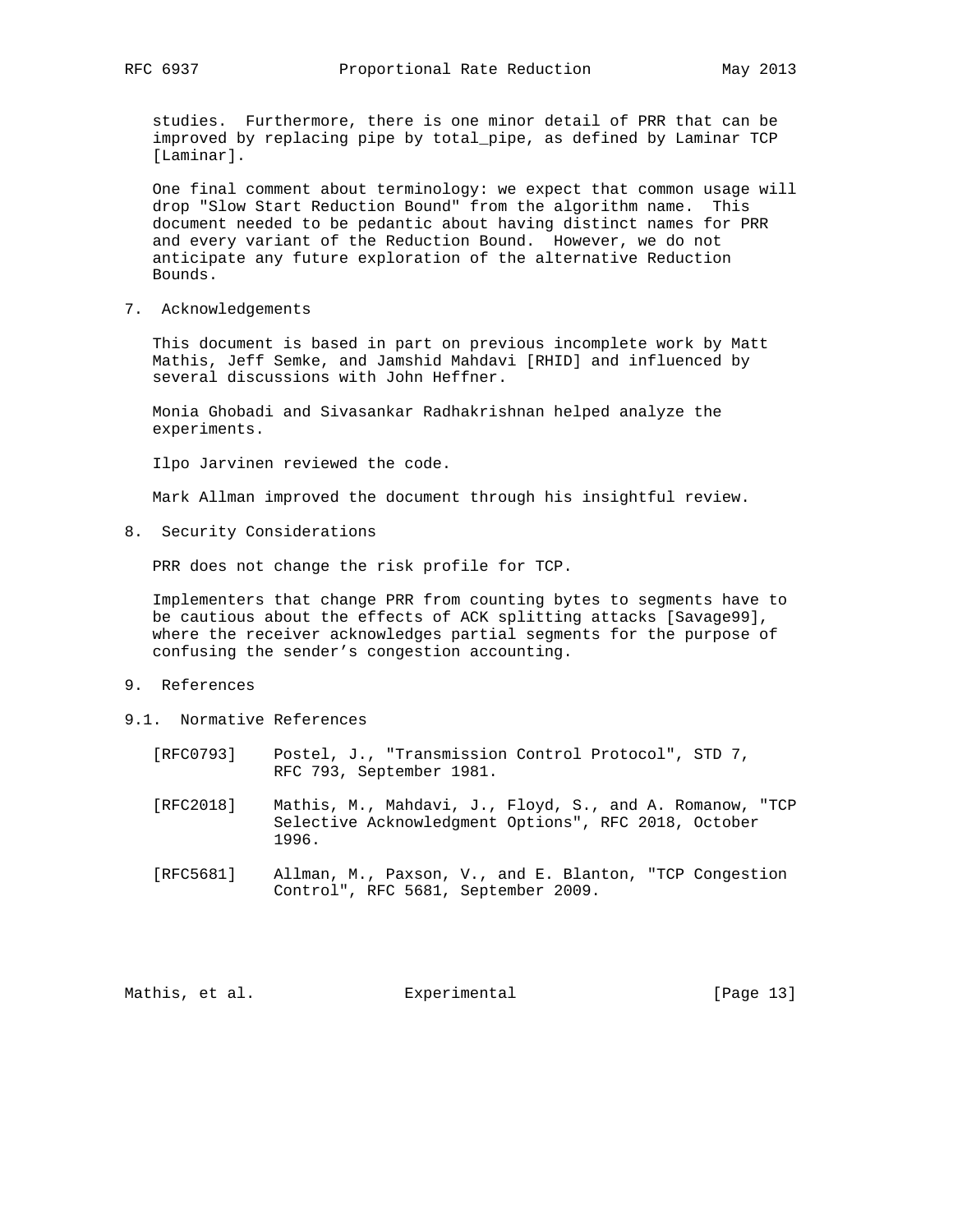[RFC6675] Blanton, E., Allman, M., Wang, L., Jarvinen, I., Kojo, M., and Y. Nishida, "A Conservative Loss Recovery Algorithm Based on Selective Acknowledgment (SACK) for TCP", RFC 6675, August 2012.

### 9.2. Informative References

- [RFC3042] Allman, M., Balakrishnan, H., and S. Floyd, "Enhancing TCP's Loss Recovery Using Limited Transmit", RFC 3042, January 2001.
- [RFC3517] Blanton, E., Allman, M., Fall, K., and L. Wang, "A Conservative Selective Acknowledgment (SACK)-based Loss Recovery Algorithm for TCP", RFC 3517, April 2003.
- [IMC11] Dukkipati, N., Mathis, M., Cheng, Y., and M. Ghobadi, "Proportional Rate Reduction for TCP", Proceedings of the 11th ACM SIGCOMM Conference on Internet Measurement 2011, Berlin, Germany, November 2011.
- [FACK] Mathis, M. and J. Mahdavi, "Forward Acknowledgment: Refining TCP Congestion Control", ACM SIGCOMM SIGCOMM96, August 1996.
- [RHID] Mathis, M., Semke, J., and J. Mahdavi, "The Rate-Halving Algorithm for TCP Congestion Control", Work in Progress, August 1999.
- [RHweb] Mathis, M. and J. Mahdavi, "TCP Rate-Halving with Bounding Parameters", Web publication, December 1997, <http://www.psc.edu/networking/papers/FACKnotes/current/>.
- [CUBIC] Rhee, I. and L. Xu, "CUBIC: A new TCP-friendly high speed TCP variant", PFLDnet 2005, February 2005.
- [Jacobson88] Jacobson, V., "Congestion Avoidance and Control", SIGCOMM Comput. Commun. Rev. 18(4), August 1988.
- [Savage99] Savage, S., Cardwell, N., Wetherall, D., and T. Anderson, "TCP congestion control with a misbehaving receiver", SIGCOMM Comput. Commun. Rev. 29(5), October 1999.
- [Laminar] Mathis, M., "Laminar TCP and the case for refactoring TCP congestion control", Work in Progress, July 2012.

Mathis, et al.  $\Box$  Experimental [Page 14]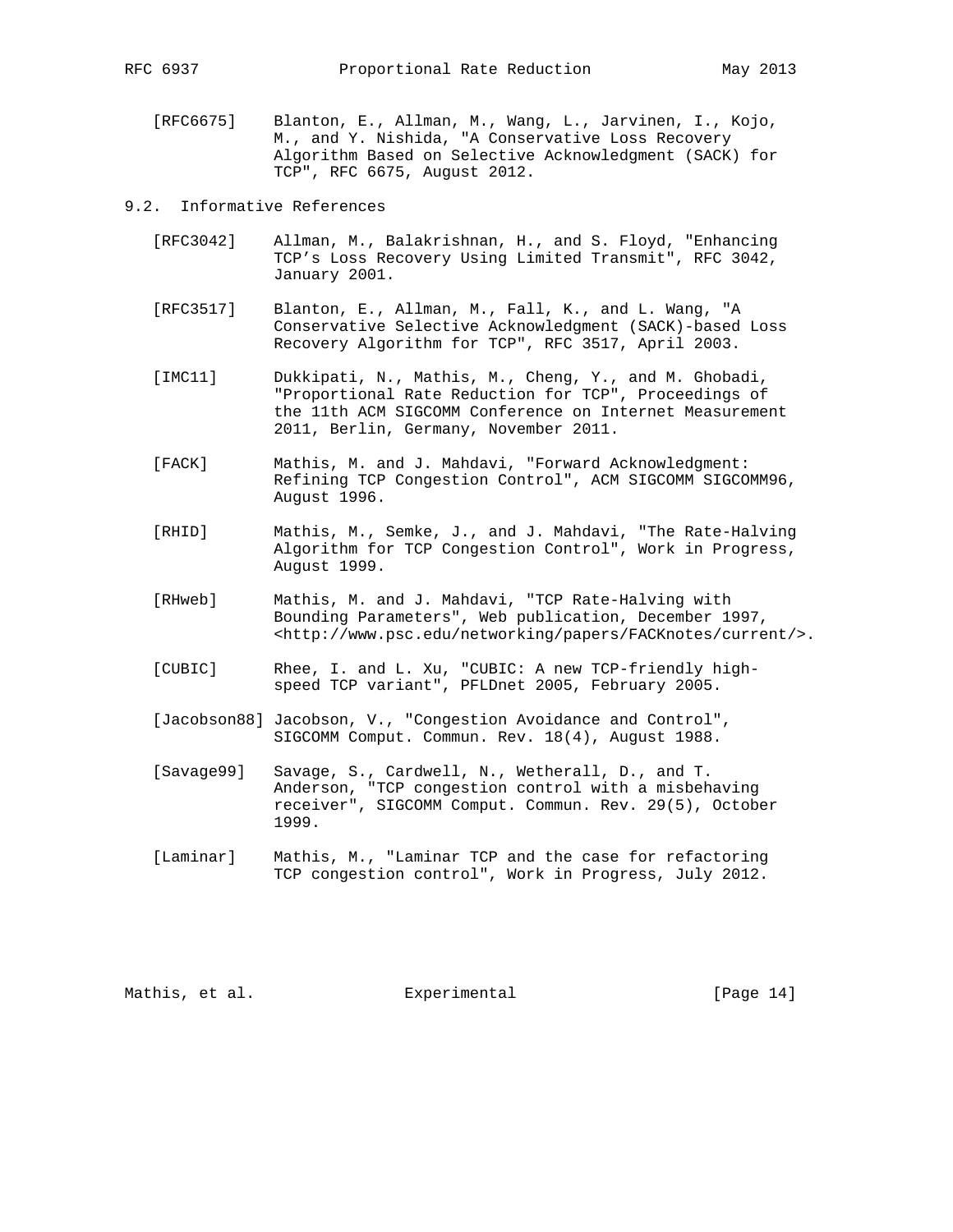Appendix A. Strong Packet Conservation Bound

 PRR-CRB is based on a conservative, philosophically pure, and aesthetically appealing Strong Packet Conservation Bound, described here. Although inspired by Van Jacobson's packet conservation principle [Jacobson88], it differs in how it treats segments that are missing and presumed lost. Under all conditions and sequences of events during recovery, PRR-CRB strictly bounds the data transmitted to be equal to or less than the amount of data delivered to the receiver. Note that the effects of presumed losses are included in the pipe calculation, but do not affect the outcome of PRR-CRB, once pipe has fallen below ssthresh.

 We claim that this Strong Packet Conservation Bound is the most aggressive algorithm that does not lead to additional forced losses in some environments. It has the property that if there is a standing queue at a bottleneck that is carrying no other traffic, the queue will maintain exactly constant length for the entire duration of the recovery, except for +1/-1 fluctuation due to differences in packet arrival and exit times. Any less aggressive algorithm will result in a declining queue at the bottleneck. Any more aggressive algorithm will result in an increasing queue or additional losses if it is a full drop tail queue.

We demonstrate this property with a little thought experiment:

 Imagine a network path that has insignificant delays in both directions, except for the processing time and queue at a single bottleneck in the forward path. By insignificant delay, we mean when a packet is "served" at the head of the bottleneck queue, the following events happen in much less than one bottleneck packet time: the packet arrives at the receiver; the receiver sends an ACK that arrives at the sender; the sender processes the ACK and sends some data; the data is queued at the bottleneck.

 If sndcnt is set to DeliveredData and nothing else is inhibiting sending data, then clearly the data arriving at the bottleneck queue will exactly replace the data that was served at the head of the queue, so the queue will have a constant length. If queue is drop tail and full, then the queue will stay exactly full. Losses or reordering on the ACK path only cause wider fluctuations in the queue size, but do not raise its peak size, independent of whether the data is in order or out of order (including loss recovery from an earlier RTT). Any more aggressive algorithm that sends additional data will overflow the drop tail queue and cause loss. Any less aggressive algorithm will under-fill the queue. Therefore, setting sndcnt to DeliveredData is the most aggressive algorithm that does not cause forced losses in this simple network. Relaxing the assumptions

Mathis, et al.  $\qquad \qquad$  Experimental  $\qquad \qquad$  [Page 15]